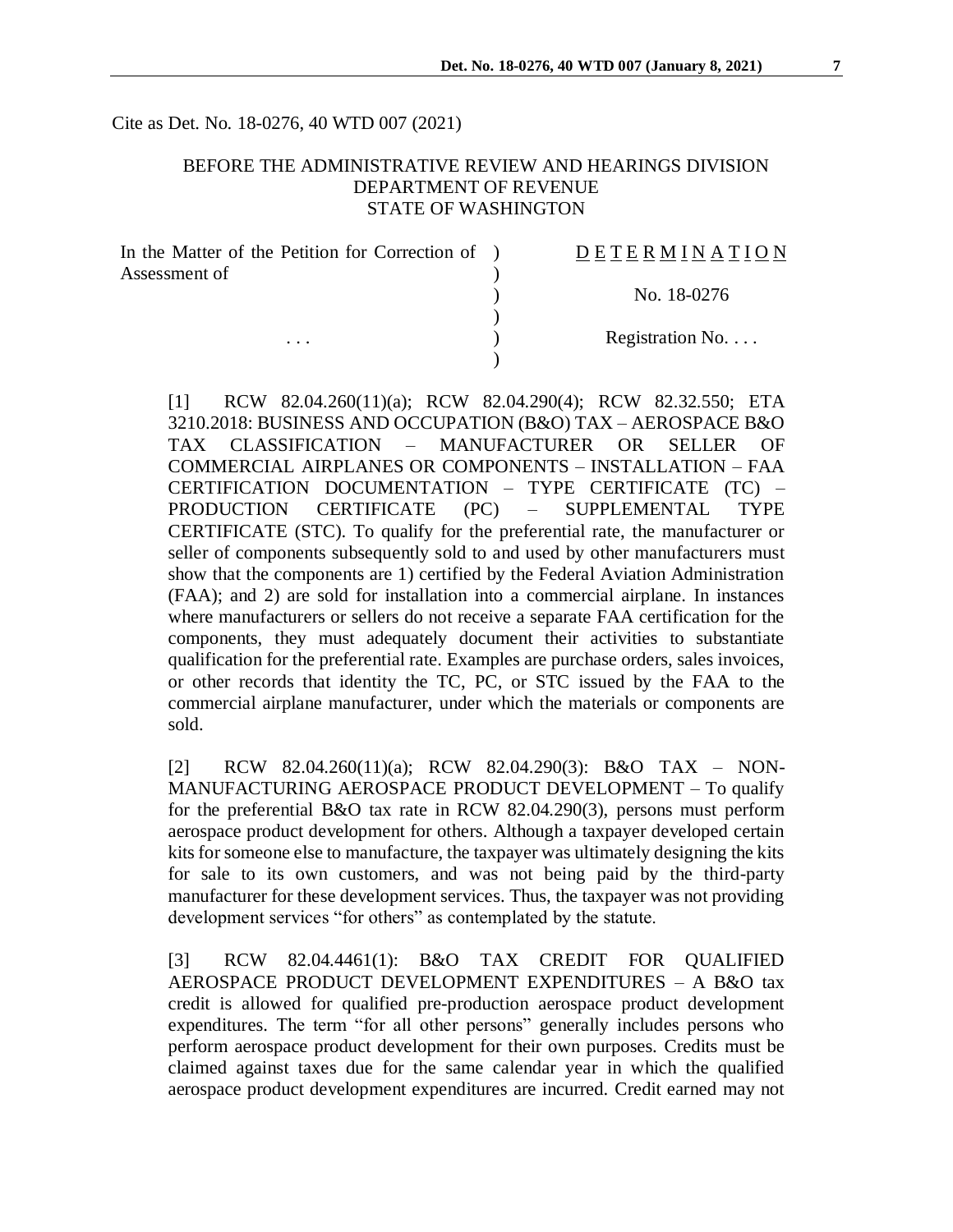be carried over into other periods. The credit for each calendar year may not exceed the amount of tax otherwise due for the calendar year. Refunds may not be granted in the place of a credit.

Headnotes are provided as a convenience for the reader and are not in any way a part of the decision or in any way to be used in construing or interpreting this Determination.

LaMarche, T.R.O. – A Washington-based business engaging in aerospace product development argues that it qualifies for certain aerospace incentive business and occupation (B&O) tax rates, and the B&O tax credit for aerospace product development. We grant the petition in part and deny it in part. $<sup>1</sup>$ </sup>

#### **ISSUES**

- 1. Has Taxpayer shown that its activities qualify for the B&O tax rate in RCW 82.04.260(11)(a) for aerospace manufacturers and processors for hire, or the B&O tax rate in RCW 82.04.290(3) for aerospace product development for others?
- 2. Has Taxpayer shown that it is entitled to the B&O tax credit in RCW 82.04.4461(1) for qualified aerospace product development expenditures?

## FINDINGS OF FACT

. . . (Taxpayer), is a Washington limited liability company that develops and sells aerospace products. Taxpayer does not engage in manufacturing activity.

. . .

[Taxpayer reports] that in a few instances it performs research and development (R&D), design, or engineering services directly to its customers. <sup>2</sup> However, the majority of Taxpayer's revenue comes from sales of aftermarket kits and [FAA]-approved parts to its customers worldwide.

Taxpayer explains that it engineers, designs, and develops the aftermarket kits and parts and, if applicable, has them [FAA]-certified. Taxpayer then contracts with third-party manufacturers who manufacture the kits and parts to Taxpayer's specifications using their own materials. Taxpayer purchases the completed kits and parts at wholesale from the manufacturers and resells them to its customers at retail.

. . .

 $\overline{a}$ 

The Audit Division (Audit) of the Department of Revenue (Department) conducted an audit of Taxpayer's business activities for the period of January 1, 2012, through December 31, 2015 (Audit Period). Initially, Audit classified certain unreported income under the Service and Other

<sup>&</sup>lt;sup>1</sup> Identifying details regarding the taxpayer and the assessment have been redacted pursuant to RCW 82.32.410.

<sup>&</sup>lt;sup>2</sup> Taxpayer did not provide R&D, design, or engineering services directly to its customers during the audit period, as we will discuss below.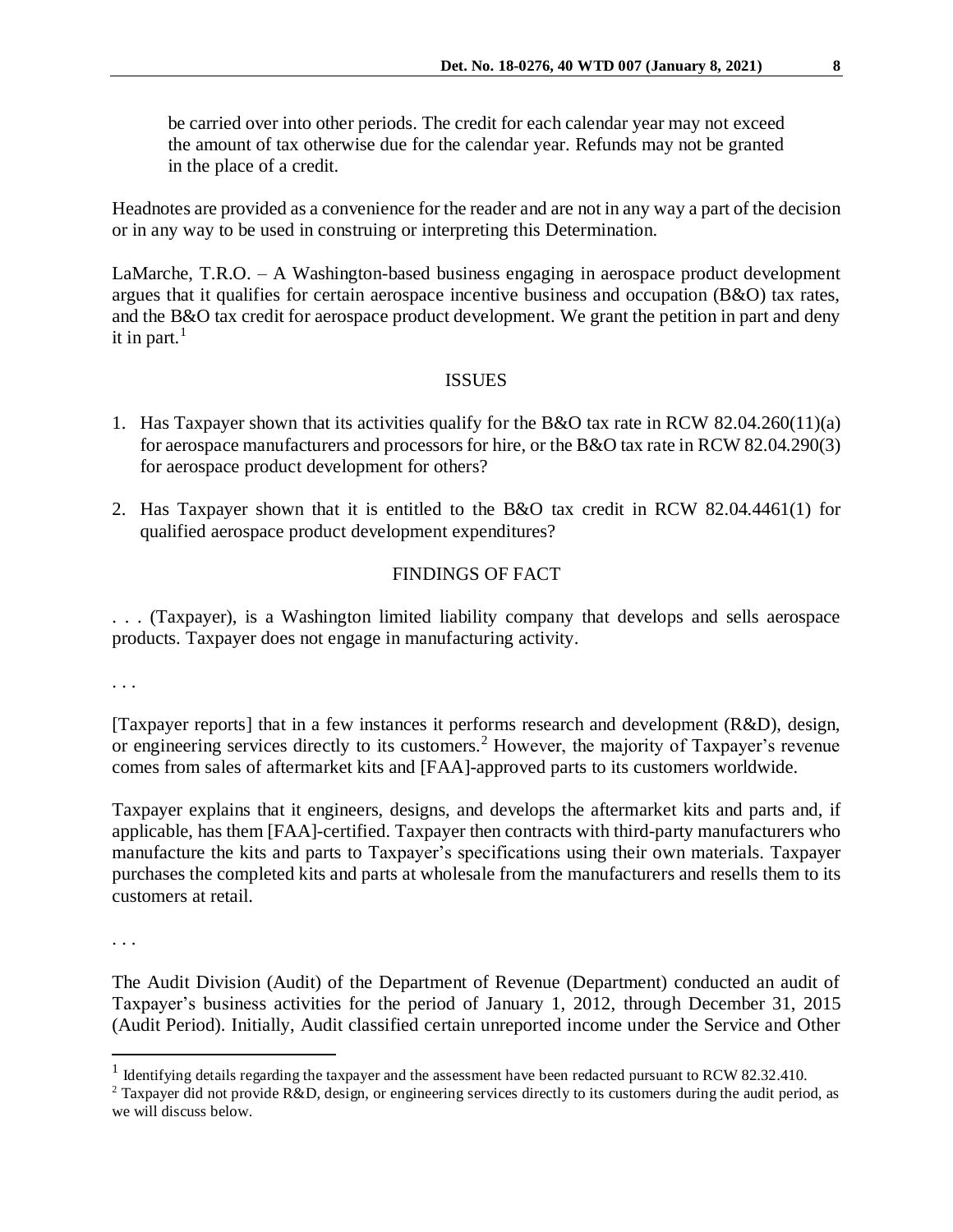Activities B&O tax classification, and imposed use tax and/or deferred sales tax on certain tooling/setup charges.

The Department issued an assessment on March 28, 2017, Document No. . . . , totaling \$ . . . , which consisted of \$ . . . in Service and Other Activities B&O tax, \$ . . . in use tax and/or deferred sales tax,  $\$ \dots$  in interest, and a 5% assessment (substantial underpayment) penalty of  $\$ \dots$ . Taxpayer made a payment of  $\$\dots$  on April 27, 2017, leaving a balance of approximately  $\$\dots$ , and filed a petition for correction of the assessment and refund on April 27, 2017.

After the petition was filed, Taxpayer and Audit agreed to certain adjustments. . . .

The remaining issues are whether Taxpayer's instate activities qualify for either of two aerospace B&O tax classifications, and whether Taxpayer qualifies for the B&O tax credit for qualified aerospace product development expenditures.

## ANALYSIS

## **1. Aerospace B&O Tax Rates**

Washington imposes a B&O tax "for the act or privilege of engaging in business activities" in this state. RCW 82.04.220(1). The measure of the B&O tax is the appropriate tax rate multiplied by the "value of products, gross proceeds of sales, or gross income of the business, as the case may be." *Id.* The specific tax rate is determined by the nature of the business activity in which a taxpayer is engaged. *See generally* chapter 82.04 RCW.

RCW 82.04.260(11)(a)<sup>3</sup> imposes a B&O tax on manufacturing activities in this state of commercial airplanes, components, or aerospace tooling, as follows:

Beginning October 1, 2005, upon every person engaging within this state in the business of manufacturing commercial airplanes, or components of such airplanes, or making sales, at retail or wholesale, of commercial airplanes or components of such airplanes, manufactured by the seller, as to such persons the amount of tax with respect to such business is, in the case of manufacturers, equal to the value of the product manufactured and the gross proceeds of sales of the product manufactured, or in the case of processors for hire, equal to the gross income of the business, multiplied by the rate of:

(i) 0.4235 percent from October 1, 2005, through June 30, 2007; and (ii) 0.2904 percent beginning July 1, 2007.

RCW 82.04.260(11)(a) (emphasis provided).

 $\overline{a}$ 

<sup>&</sup>lt;sup>3</sup> RCW 82.04.260 was amended many times during the Audit Period. However, none of the amendments pertain to the issue here, and the language in RCW 82.04.260(11) remained unchanged during the Audit Period*. Compare* Laws o[f 2017, ch. 135, § 11, effective July 1, 2018;](http://lawfilesext.leg.wa.gov/biennium/2017-18/Pdf/Bills/Session%20Laws/House/1296-S.SL.pdf?cite=2017%20c%20135%20§%2011.) *and* Laws of 2011, ch. 2, § 203 (Initiative Measure No. 1107, approved November 2, 2010).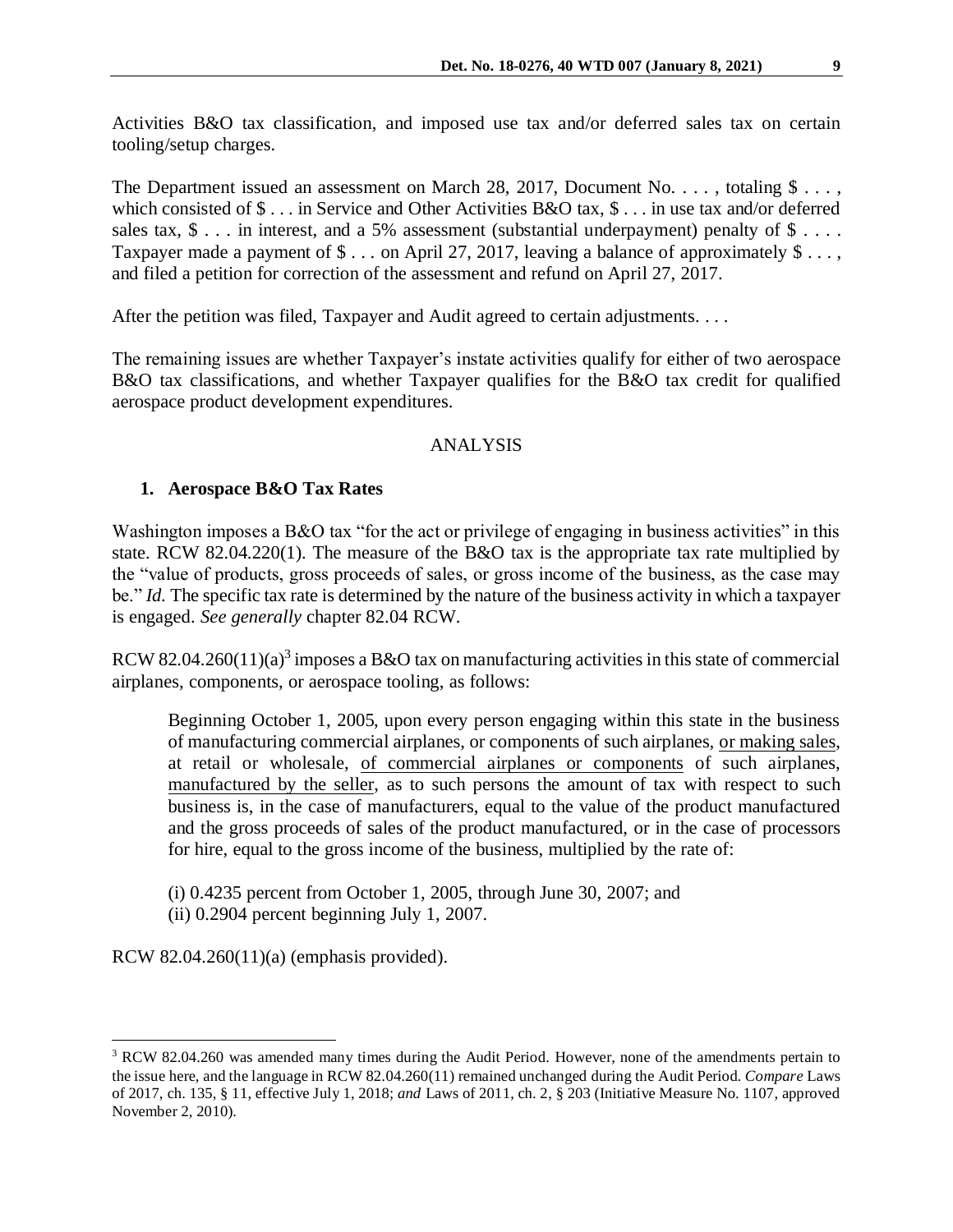[In contrast,] RCW 82.04.290(3)<sup>4</sup> provides a B&O tax rate of 0.9 percent for non-manufacturing aerospace product development, for "every person engaging within this state in the business of performing aerospace product development for others." (Emphasis provided.) Although not an issue here, we note that taxpayers reporting under RCW 82.04.290(3) must file a complete annual report with the Department as provided under RCW 82.32.534. RCW 82.04.290(3)(b).

"Aerospace product development" is defined in RCW 82.04.4461(5)(b),<sup>5</sup> in relevant part, as:

[R]esearch, design, and engineering activities performed in relation to the development of an aerospace product or of a product line, model, or model derivative of an aerospace product, including prototype development, testing, and certification. . . . The term does not include manufacturing activities or other production-oriented activities, however the term does include tool design and engineering design for the manufacturing process. . . .

Here, Taxpayer claims it qualifies for each of the aerospace B&O tax rates under RCW 82.04.260(11)(a) and RCW 82.04.290(3)(b). We disagree.

First, to qualify for the B&O tax rate in RCW 82.04.260(11)(a), Taxpayer must show that Taxpayer itself manufactures components of commercial airplanes. Here, Taxpayer contracts with independent parties who use their own materials to manufacture components it designs, but Taxpayer itself is not a manufacturer. Therefore, its activities do not qualify for the manufacturing B&O tax rate in RCW 82.04.260(11)(a).

Next, the B&O tax rate in RCW 82.04.290(3)(a) is available to "every person engaging within this state in the business of performing aerospace product development for others." (Emphasis provided.) Although Taxpayer indicates that it provided instate aerospace product development for others in the past, it did not do so during the Audit Period.

Here, when Taxpayer engages in aerospace product development (i.e., research, design, and engineering activities, etc.) during the course of creating the kits and parts it sells, it does not perform such services "for others." RCW 82.04.290(3)(a). Instead, Taxpayer performs aerospace product development activities for its own purposes during its development of its products. Taxpayer does not receive any income for providing these services.

This is different from directly performing aerospace product development for customers, because the customers want to acquire the product development to, for example, manufacture the product

 $\overline{a}$ 

<sup>&</sup>lt;sup>4</sup> RCW 82.04.290 was amended during the Audit Period. The most recent amendment reorganized the section, moving the definition of "aerospace product development" to a new subsection (c), and adding under RCW 82.04.290(3)(b) the requirement that persons reporting under RCW 82.08.290(3) must file a complete annual report with the Department pursuant to RCW 82.32.534. We refer to the most recent version of the statute in our discussion. Laws of [2014, ch. 97, § 404;](http://lawfilesext.leg.wa.gov/biennium/2013-14/Pdf/Bills/Session%20Laws/Senate/6333-S.SL.pdf?cite=2014%20c%2097%20§%20404;) (Laws of 2014, ch. 97, § 403 expired July 9, 2014). Laws of 2013, 3rd sp. sess., ch. 2, §8 made minor grammatical changes, and Laws of 2013, ch. 23, § 314 did not affect RCW 82.04.290(3).

<sup>5</sup> RCW 82.04.4461 was amended once during the Audit Period, but the amendment did not affect RCW 82.04.4461(5)(b). Laws of 2013, [3rd sp.](http://lawfilesext.leg.wa.gov/biennium/2013-14/Pdf/Bills/Session%20Laws/Senate/5952-S.SL.pdf?cite=2013%203rd%20sp.s.%20c%202%20§%209;) sess., ch. 2, § 9.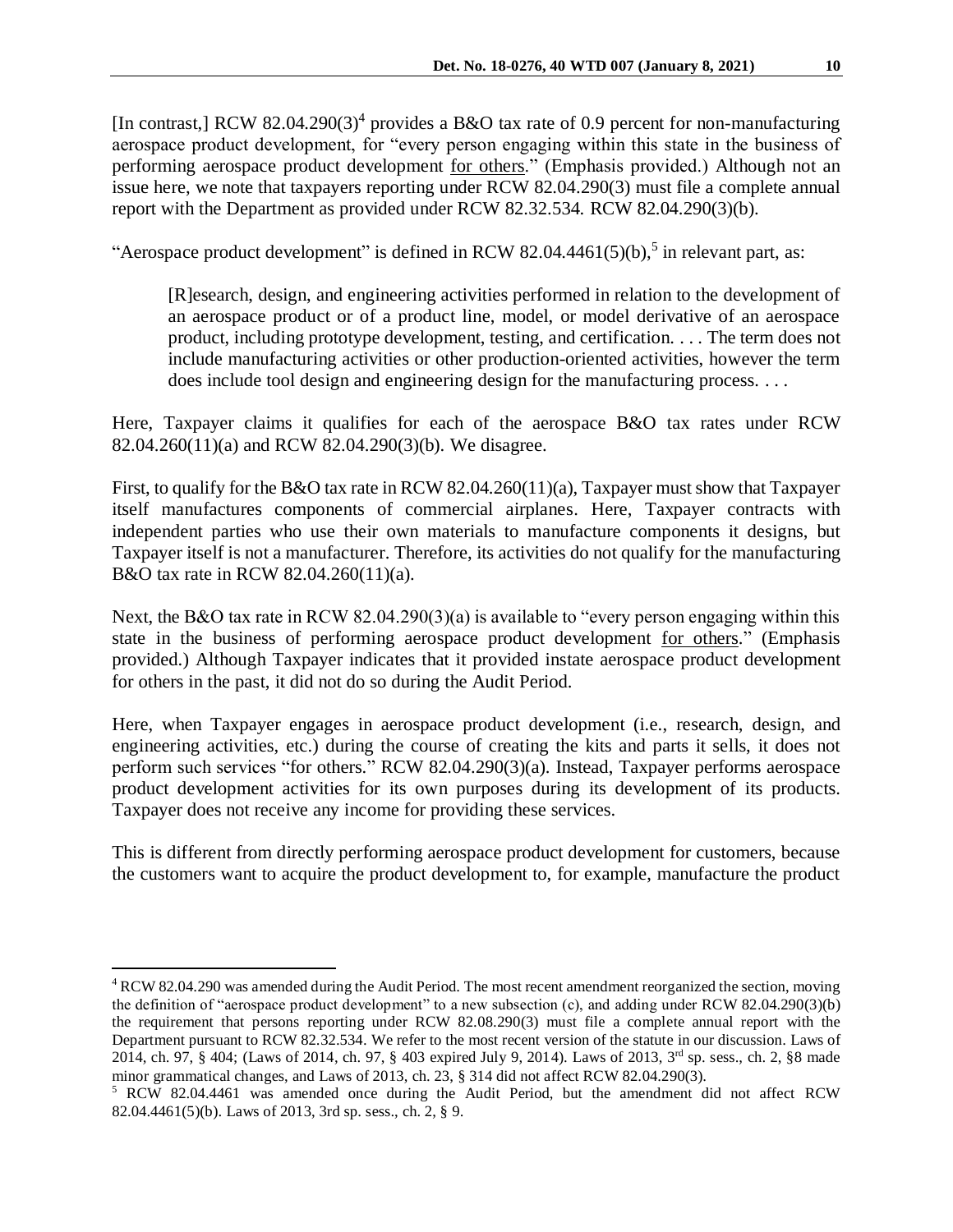themselves. 6 In this case, the expenses related to Taxpayer's aerospace product development activities are Taxpayer's own costs of doing business, and are a business expense. "Gross proceeds of sales" means, in relevant part, "the value proceeding or accruing from the sale of tangible personal property, . . . without any deduction on account of the cost of property sold, the cost of materials used, labor costs, . . . or any other expense whatsoever paid or accrued." RCW 82.04.070 (emphasis provided).

Thus, in the context of its retail sales of tangible personal property, Taxpayer's aerospace product development expenses are incorporated into its gross proceeds from retail sales. RCW 82.04.070. Gross proceeds from those sales are taxable under RCW 82.04.250(1), which imposes B&O tax on persons engaging in sales at retail (with certain exceptions not relevant here). Because Taxpayer did not receive gross income from aerospace product development for others during the Audit Period, its aerospace product development activities during that period do not qualify under RCW 82.04.290(3).

In conclusion, because Taxpayer has not shown that it qualifies for the aerospace manufacturing B&O tax rate in RCW 82.04.260(11)(a), or the B&O tax rate in RCW 82.04.290(3)(b) for qualified aerospace product development for others, we deny the petition as to those issues.

# **2. Aerospace Product Development B&O Tax Credit**

 $\overline{a}$ 

As we discussed above, Taxpayer does engage in aerospace product development with regard to development of the kits and parts it sells at retail, although it does so during the performance of its own activities, rather than for others.

RCW 82.04.4461<sup>7</sup> provides a B&O tax credit for qualified preproduction development expenditures for aerospace product development activities, as follows:

 $(1)(a)(i)$  In computing the tax imposed under this chapter, a credit is allowed for each person for qualified aerospace product development. For a person who is a manufacturer or processor for hire of commercial airplanes or components of such airplanes, credit may be earned for expenditures occurring after December 1, 2003. For all other persons, credit may be earned only for expenditures occurring after June 30, 2008. . . .

(2) The credit is equal to the amount of qualified aerospace product development expenditures of a person, multiplied by the rate of 1.5 percent.

 $(3)$  Except as provided in subsection  $(1)(b)$  of this section the credit must be claimed against taxes due for the same calendar year in which the qualified aerospace product development expenditures are incurred. Credit earned . . . may not be carried over. The credit for each

 $6$  [Although taxpayer develops the kits for someone else to manufacture, the taxpayer is ultimately designing the kits for sale to its own customers and is not being paid by the third-party manufacturer for these development services. Thus, the taxpayer is not providing development services "for others" as contemplated by the statute.]

<sup>&</sup>lt;sup>7</sup> The version of RCW 82.04.4461 in effect during the latter part of the Audit Period expired on December 31, 2017. We refer here to the newest version adopted in Laws of 2017, ch. 135, § 15, effective January 1, 2018, which replaced the term "annual report" in RCW 82.04.4461(6) with the term "annual tax performance report."